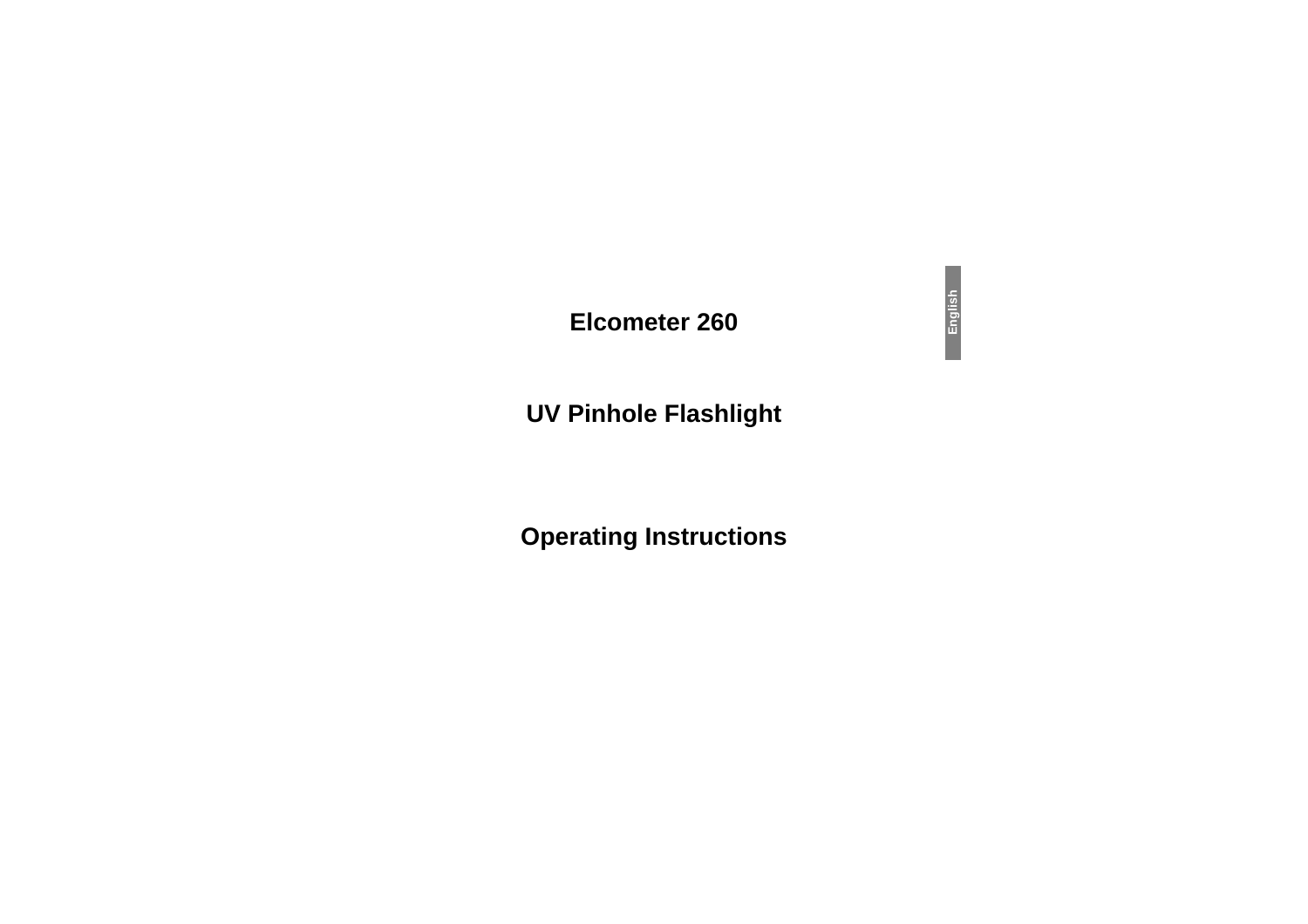The product is Class B, Group 1 ISM equipment according to CISPR 11.

Group 1 ISM product: A product in which there is intentionally generated and/or used conductively coupled radio-frequency energy which is necessary for the internal functioning of the equipment itself.

Class B product is suitable for use in domestic establishments and in establishments directly connected to a low voltage power supply network which supplies buildings used for domestic purposes.

elcometer<sup>®</sup> is a registered trademark of Elcometer Limited

© Copyright Elcometer Limited. 2011.

All other trademarks acknowledged.

All rights reserved. No part of this document may be reproduced, transmitted, transcribed, stored (in a retrieval system or otherwise) or translated into any language, in any form or by any means (electronic, mechanical, magnetic, optical, manual or otherwise) without the prior written permission of Elcometer Limited.

A copy of this Instruction Manual is available for download on our Website via www.elcometer.com

*TMA-0492 Issue 01Text with Cover : 22567*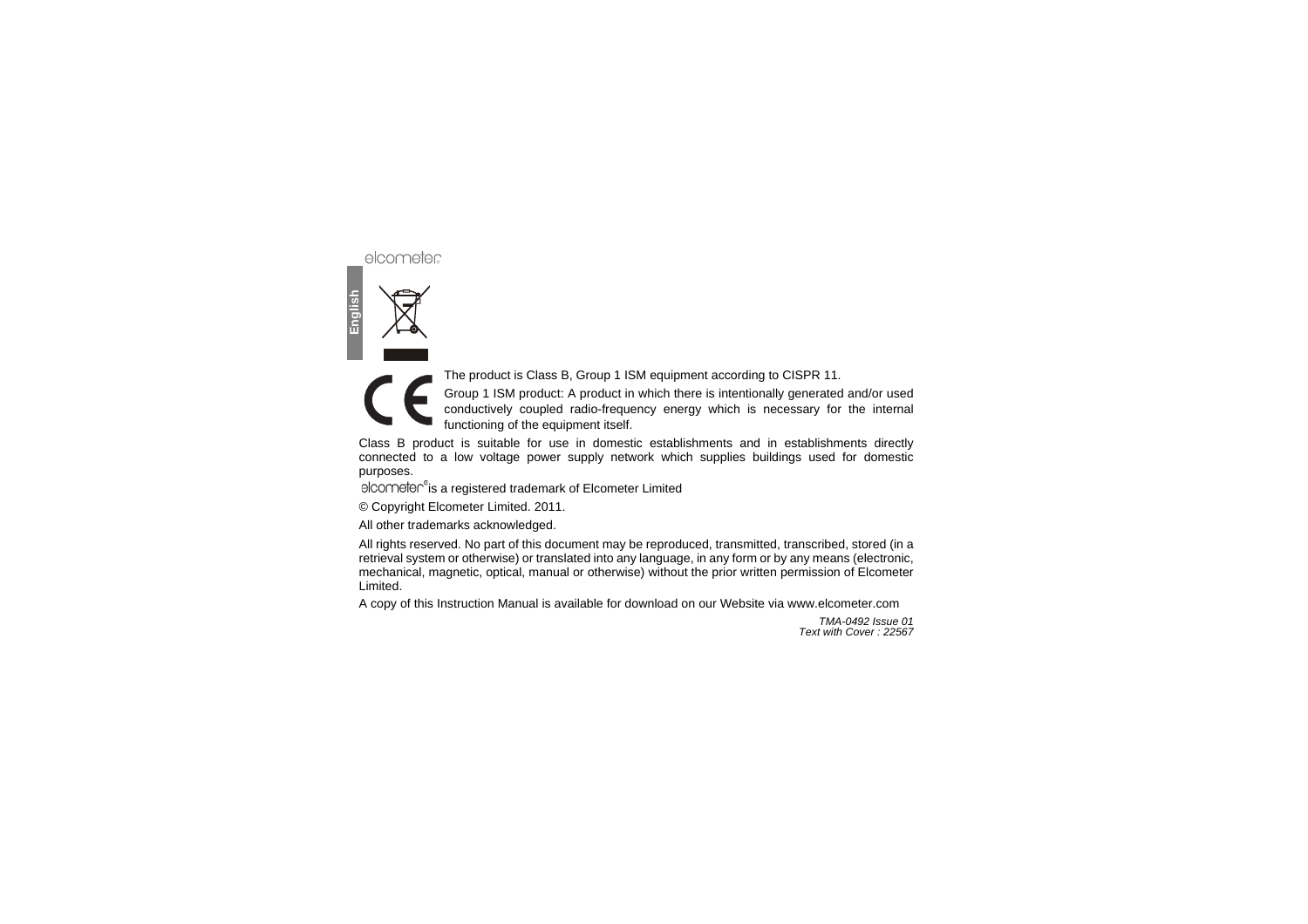## **CONTENTS**

## **SectionPage** 2012 12:00:00 to 2012 12:00:00 to 2012 12:00:00 to 2012 12:00:00 to 2012 12:00:00 to 2012 12:00:00 to 2012 12:00:00 to 2012 12:00:00 to 2012 12:00:00 to 2012 12:00:00 to 2012 12:00:00 to 2012 12:00:00 to 2012 12:00: **1 About your Flashlight. . . . . . . . . . . . . . . . . . . . . . . . . . . . . . . . . . . . . . . . . . . . . . . . . . . . . . . . . . . . 2 2 Fitting the batteries . . . . . . . . . . . . . . . . . . . . . . . . . . . . . . . . . . . . . . . . . . . . . . . . . . . . . . . . . . . . . 3 3 Light activation . . . . . . . . . . . . . . . . . . . . . . . . . . . . . . . . . . . . . . . . . . . . . . . . . . . . . . . . . . . . . . . . . 4 4 Maintenance . . . . . . . . . . . . . . . . . . . . . . . . . . . . . . . . . . . . . . . . . . . . . . . . . . . . . . . . . . . . . . . . . . . 55 Technical specification . . . . . . . . . . . . . . . . . . . . . . . . . . . . . . . . . . . . . . . . . . . . . . . . . . . . . . . . . . 6**

**6 Spares and accessories. . . . . . . . . . . . . . . . . . . . . . . . . . . . . . . . . . . . . . . . . . . . . . . . . . . . . . . . . . 6**

Thank you for your purchase of this Elcometer 260 Inspection Fluorescent UV Pinhole Flashlight.<br>Welcome to Elcometer Welcome to Elcometer.

Elcometer are world leaders in the design, manufacture and supply of inspection equipment for concrete and coatings.

Our coatings products cover all aspects of coating inspection, from development through application to post application inspection. Our concrete products include a comprehensive range of concrete, utilities and civil engineering inspection equipment.

The Elcometer 260 UV Pinhole Flashlight is a world beating product. With the purchase of this product you now have access to the worldwide service and support network of Elcometer. For more information visit our website at www.elcometer.com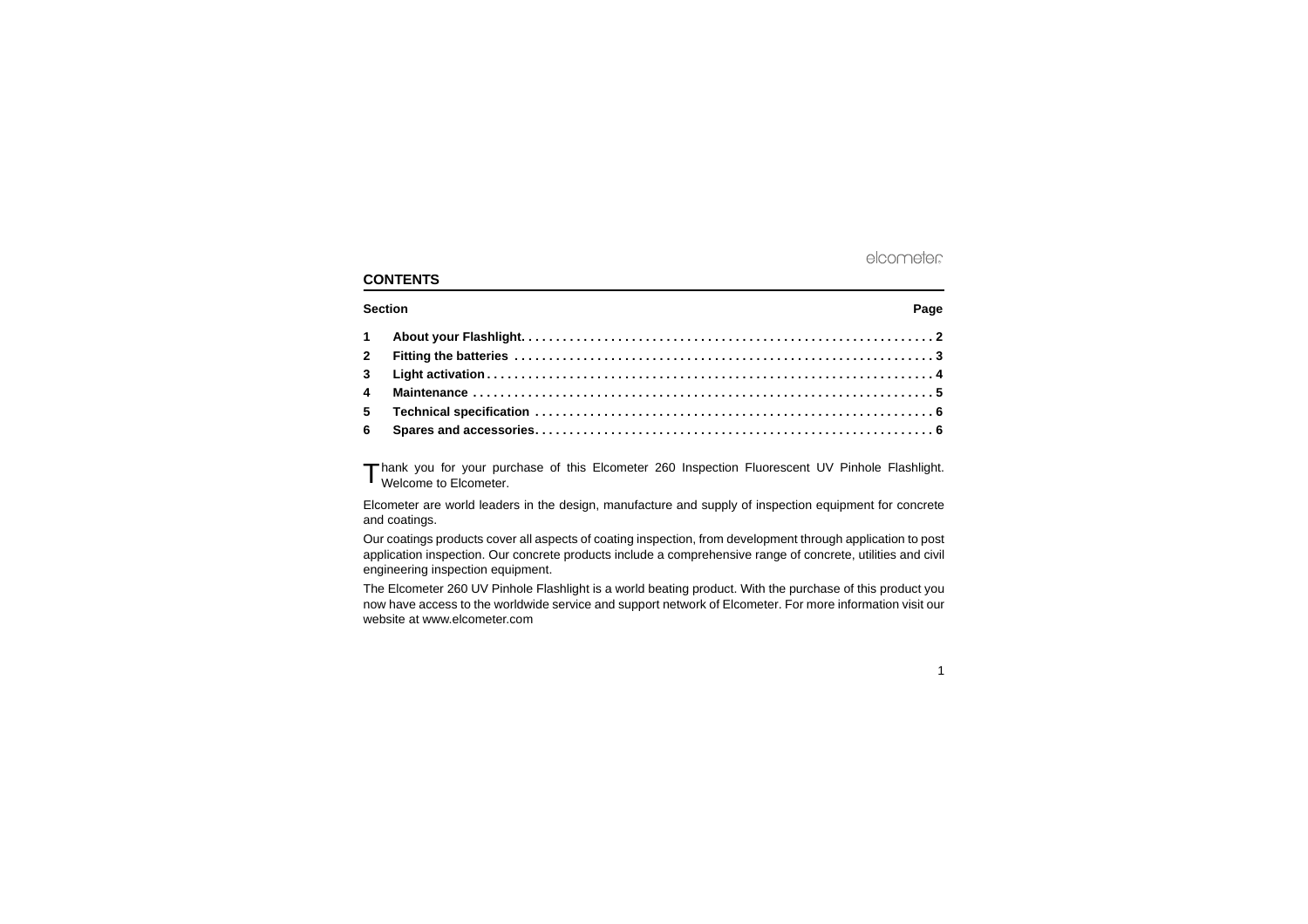## **1 ABOUT YOUR FLASHLIGHT**

The Elcometer 260 UV Pinhole Flashlight is fitted with a one-watt-maximum purple Class 1 LED module. Its beam has a wavelength of 405nm (+/-5nm), which the human eye perceives as a purple light.

Powered either by either two disposable CR123A lithium batteries, or a type 18650 rechargeable lithium ion battery, the Elcometer 260 UV Pinhole Flashlight has a battery life of approximately 6 hours.

Elcometer 260 UV Pinhole Flashlight incorporates digital current regulation circuitry to match the LED's current requirements to the batteries' output in order to achieve a consistent level of light output for the useable life of the batteries.



The Elcometer 260 UV Pinhole Flashlight features a click on/ click off switch and a lock-out tailcap to prevent the flashlight being switched on in transit.



#### **Safety Warning:**

The Light-Emitting Diode (LED) used in this product emits Class 1 LED radiation. Do not look directly into the beam, shine the beam into another person's eye, or stare into the beam at close range, as this could result in eye damage. Do not expose bare, unprotected skin to the beam. When using the Elcometer 260, be aware of mirrors and / or reflective surfaces, as the beam can reflect back to the user or others nearby. Use this product only for its intended purpose, in a safe, responsible manner.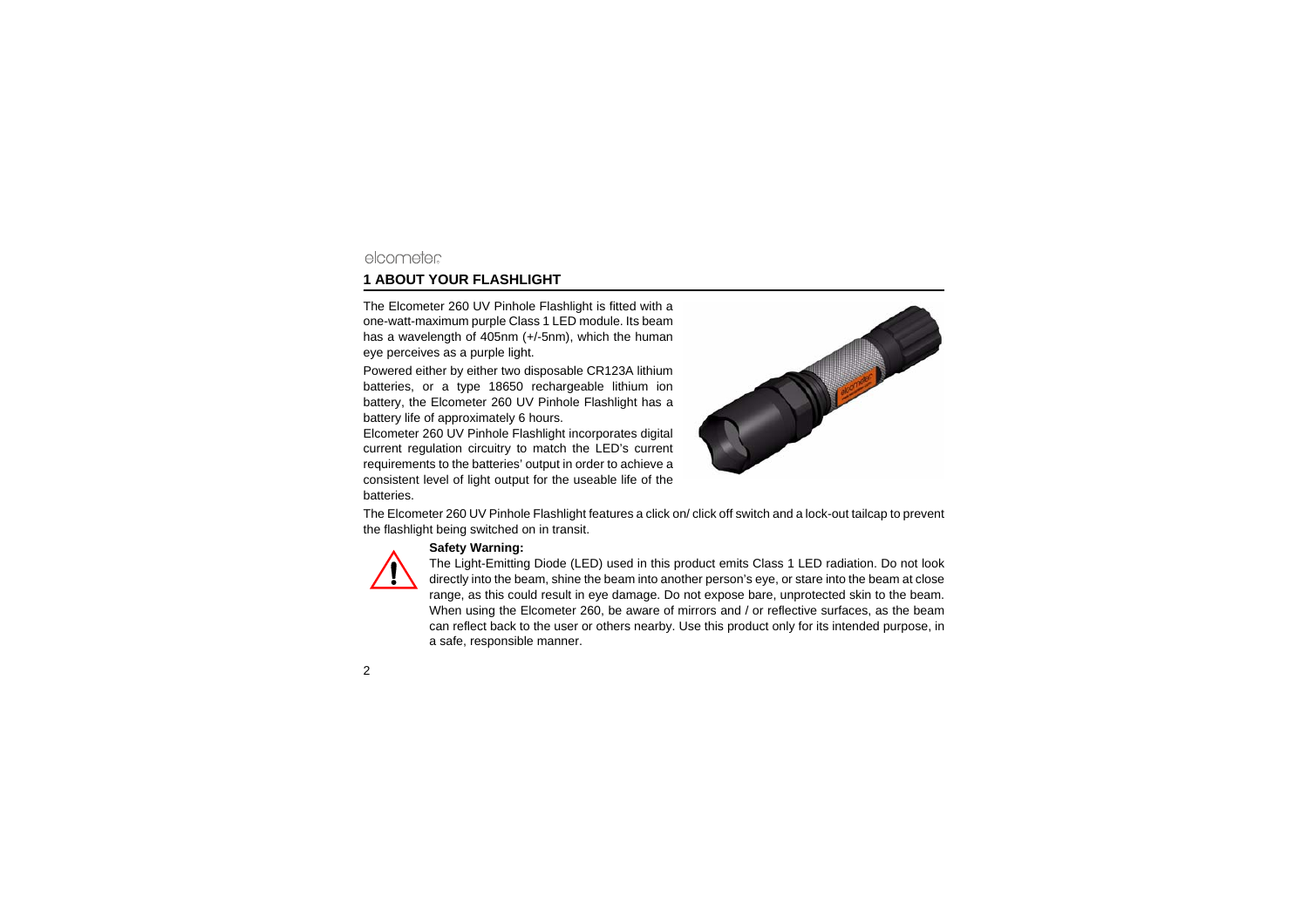#### **1.1 WHAT THE BOX CONTAINS**

- •Elcometer 260 UV Pinhole Flashlight
- •Wrist Strap
- •2 x CR123A Lithium batteries
- •UV Protective Glasses
- •A nylon mesh belt holster
- •Operating instructions

The product is packed in a cardboard and foam package. Please ensure that this packaging is disposed of in an environmentally sensitive manner. Consult your local Environmental Authority for further guidance.

**To maximise the benefits of your new Elcometer 260 UV Pinhole Flashlight please take some time to read these Operating Instructions. Do not hesitate to contact Elcometer or your Elcometer supplier if you have any questions.**

## **2 FITTING THE BATTERIES**

For optimum performance, use 123A lithium batteries. 2 x CR123A lithium batteries are supplied in the kit. To fit or replace the batteries:

- 1. Unscrew the tailcap and insert new batteries with positive ends facing towards the LED assembly.
- 2. Replace tailcap and hand tighten.
- 3. Depress tailcap push button switch to test

*If batteries are inserted with positive ends facing towards the tailcap, the unit will not light. Damage will not occur. Re-insert batteries with positive ends facing towards the LED assembly.*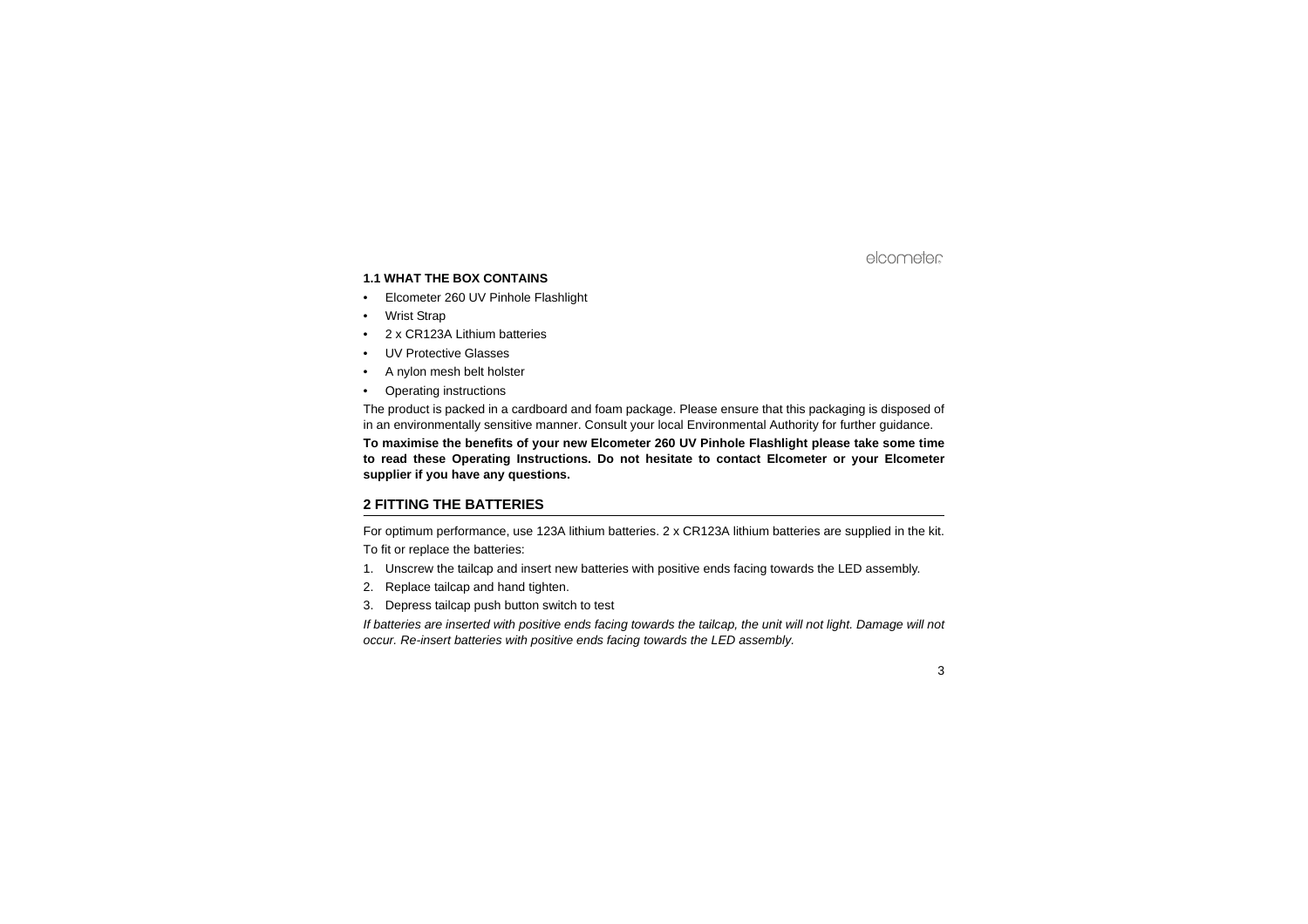

Lithium batteries can explode or cause burns if disassembled, shorted, recharged, or exposed to water, fire or high temperatures. Do not place loose batteries in a pocket, purse or other container containing metal objects, mix with used or other battery types, or store with hazardous or combustible materials. Store in a cool, dry, ventilated area. Disposal of batteries by fire, mutilation or disassembly may result in toxic chemical release and / or explosion. Do not attempt to recharge disposable lithium batteries. Do not leave lithium ion rechargeable batteries unattended during recharging. Do not use an unprotected lithium ion rechargeable battery. Do not recharge lithium ion batteries in any chargers other than those designed for the specific battery types being used.

*Note: Lithium batteries must be disposed of carefully to avoid environmental contamination. Please consult your local Environmental Authority for information on disposal in your region.*

**Do not dispose of any batteries in fire.**

## **3 LIGHT ACTIVATION**

Partially depress the tailcap push button switch for momentary activation. For constant light, fully depress the tailcap push button switch to the "click-on" position. Turn off when changing the batteries.

Aim the flashlight towards the surface to be inspected and then turn on the beam. Wear the UV filter glasses provided to improve the contrast of defects in the fluorescent coating.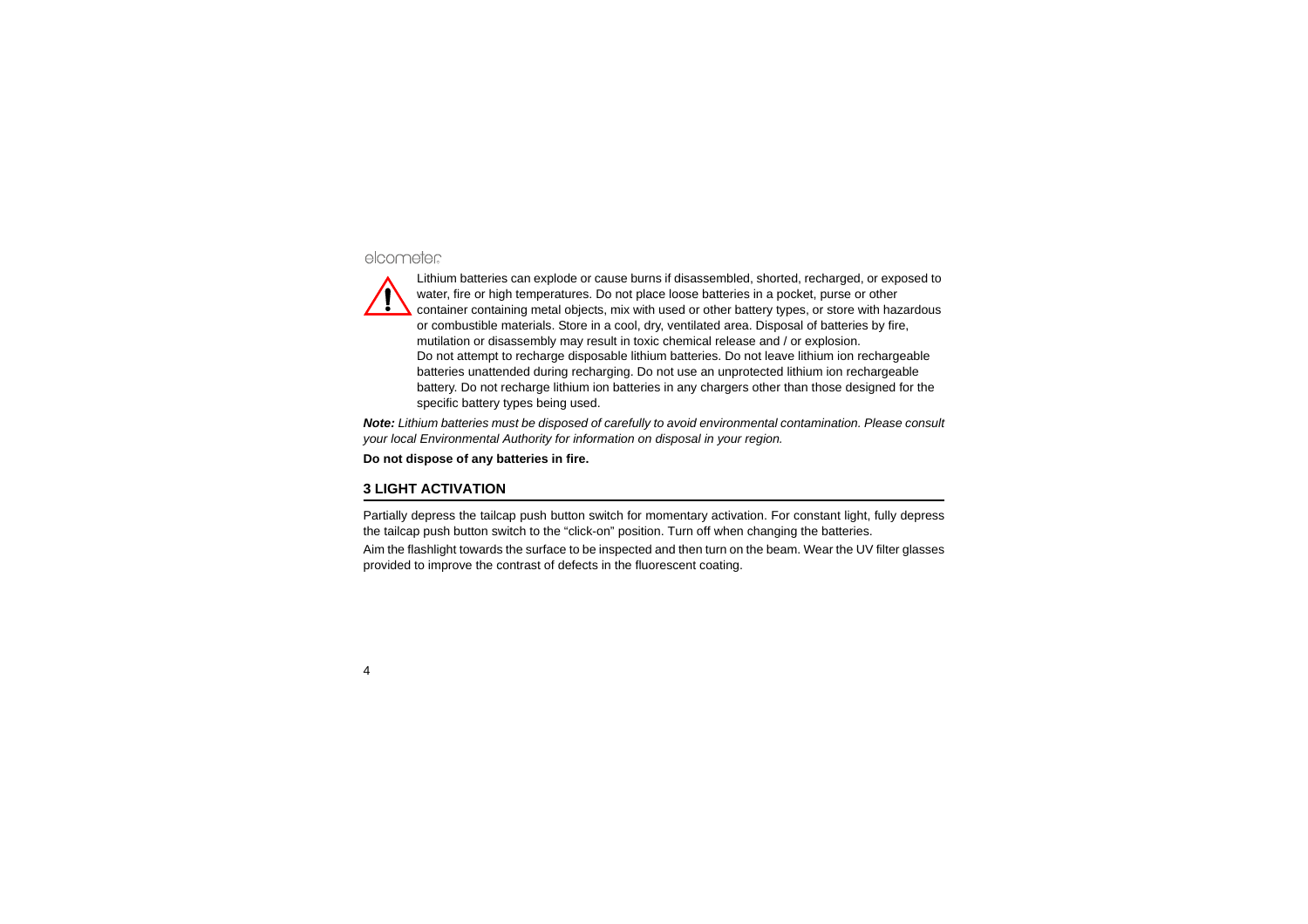## **4 MAINTENANCE**

Periodically clean the flashlight and lens with a thin soft clean cloth slightly moistened with ordinary window cleaner. Clean and lubricate threads with a clean cloth and apply a thin coat of silicon-based lubricant to rubber o-ring seals.

#### *Note: Do not used petroleum based lubricant on o-ring seals and threads*

The Elcometer 260 UV Pinhole Flashlight does not contain any user-serviceable components. In the unlikely event of a fault, the gauge should be returned to your local Elcometer supplier or directly to Elcometer. The warranty will be invalidated if the instrument has been opened.

*Caution: The Elcometer 260 UV Pinhole Flashlight is a high-output lighting device and should not be left unattended. For storage or transport, remove batteries or unscrew tailcap until flashlight is disabled and cannot be accidentally activated.*



The flashlight emits very intense purple light. Do not look directly into the beam (of this or any other high-intensity flashlight), and avoid strongly reflected exposure.